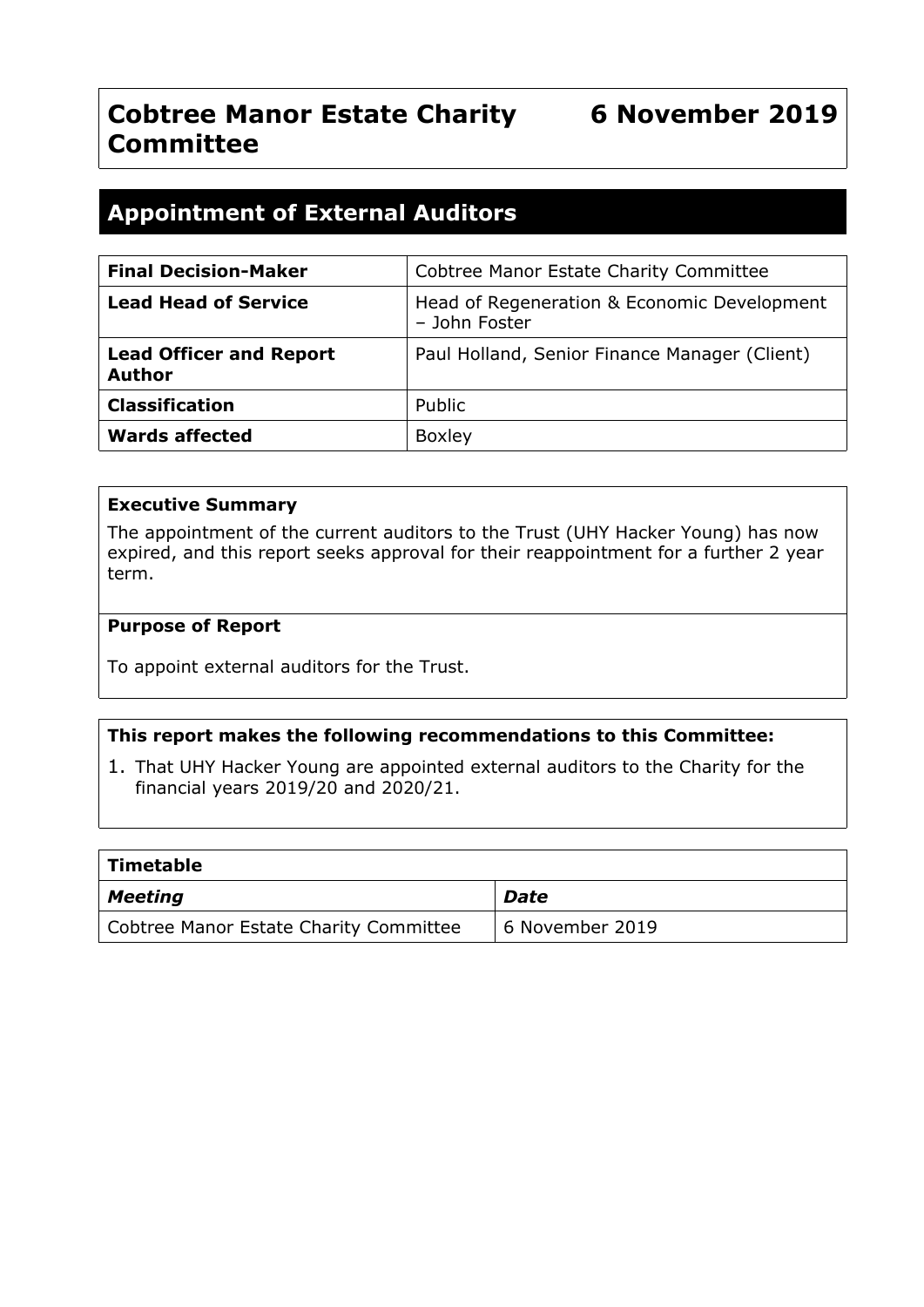# **Appointment of External Auditors**

# **1. CROSS-CUTTING ISSUES AND IMPLICATIONS**

| <b>Issue</b>                                       | <b>Implications</b>                                                                                                                                                                                                                                                                                                                                                                                                                                                                                                                                                                                                                                                                                | Sign-off                                                                           |
|----------------------------------------------------|----------------------------------------------------------------------------------------------------------------------------------------------------------------------------------------------------------------------------------------------------------------------------------------------------------------------------------------------------------------------------------------------------------------------------------------------------------------------------------------------------------------------------------------------------------------------------------------------------------------------------------------------------------------------------------------------------|------------------------------------------------------------------------------------|
| <b>Impact on</b><br>Corporate<br><b>Priorities</b> | The operation of the Estate directly supports<br>the objects of the Trust as set out when the<br>Council became the Corporate Trustee                                                                                                                                                                                                                                                                                                                                                                                                                                                                                                                                                              | Head of<br>Regeneration<br>& Economic<br>Development                               |
| Cross<br><b>Cutting</b><br><b>Objectives</b>       | The operation of the Estate supports the<br>Council's strategic objective to ensure there<br>are good leisure and cultural attractions in the<br>Borough.                                                                                                                                                                                                                                                                                                                                                                                                                                                                                                                                          | Head of<br>Regeneration<br>& Economic<br>Development                               |
| <b>Risk</b><br><b>Management</b>                   | There is a potential reputational risk if the<br>annual accounts are not prepared correctly<br>and in accordance with recommended best<br>practice.                                                                                                                                                                                                                                                                                                                                                                                                                                                                                                                                                | Leisure<br>Manager                                                                 |
| <b>Financial</b>                                   | There is a financial risk to the Trust if the<br>operations cost more than predicted or fail to<br>generate sufficient income to cover the costs<br>of running the estate.                                                                                                                                                                                                                                                                                                                                                                                                                                                                                                                         | Senior<br>Finance<br>Manager<br>(Client)                                           |
| <b>Staffing</b>                                    | There are no additional implications arising<br>from this report.                                                                                                                                                                                                                                                                                                                                                                                                                                                                                                                                                                                                                                  | Leisure<br>Manager                                                                 |
| Legal                                              | Under the Council's Constitution the<br>Committee as Corporate Trustee is responsible<br>for all matters relating to the Charity with the<br>exception of daily management.<br>Law applicable to charities in England and<br>Wales requires the trustee to prepare financial<br>statements for each financial year which give<br>a true and fair view of the Charity's financial<br>activities during the year and of its financial<br>position at the end of the year. Whilst there is<br>no statutory requirement for an external<br>audit, the Charity has previously decided that<br>external auditing should be undertaken.<br>There are no further implications arising from<br>this report. | Team Leader<br>(Corporate<br>Governance),<br>Mid Kent<br>Legal<br><b>Services</b>  |
| <b>Privacy and</b><br>Data<br><b>Protection</b>    | There are no specific privacy or data<br>protection issues to address.                                                                                                                                                                                                                                                                                                                                                                                                                                                                                                                                                                                                                             | Team Leader<br>(Corporate)<br>Governance),<br>Mid Kent<br>Legal<br><b>Services</b> |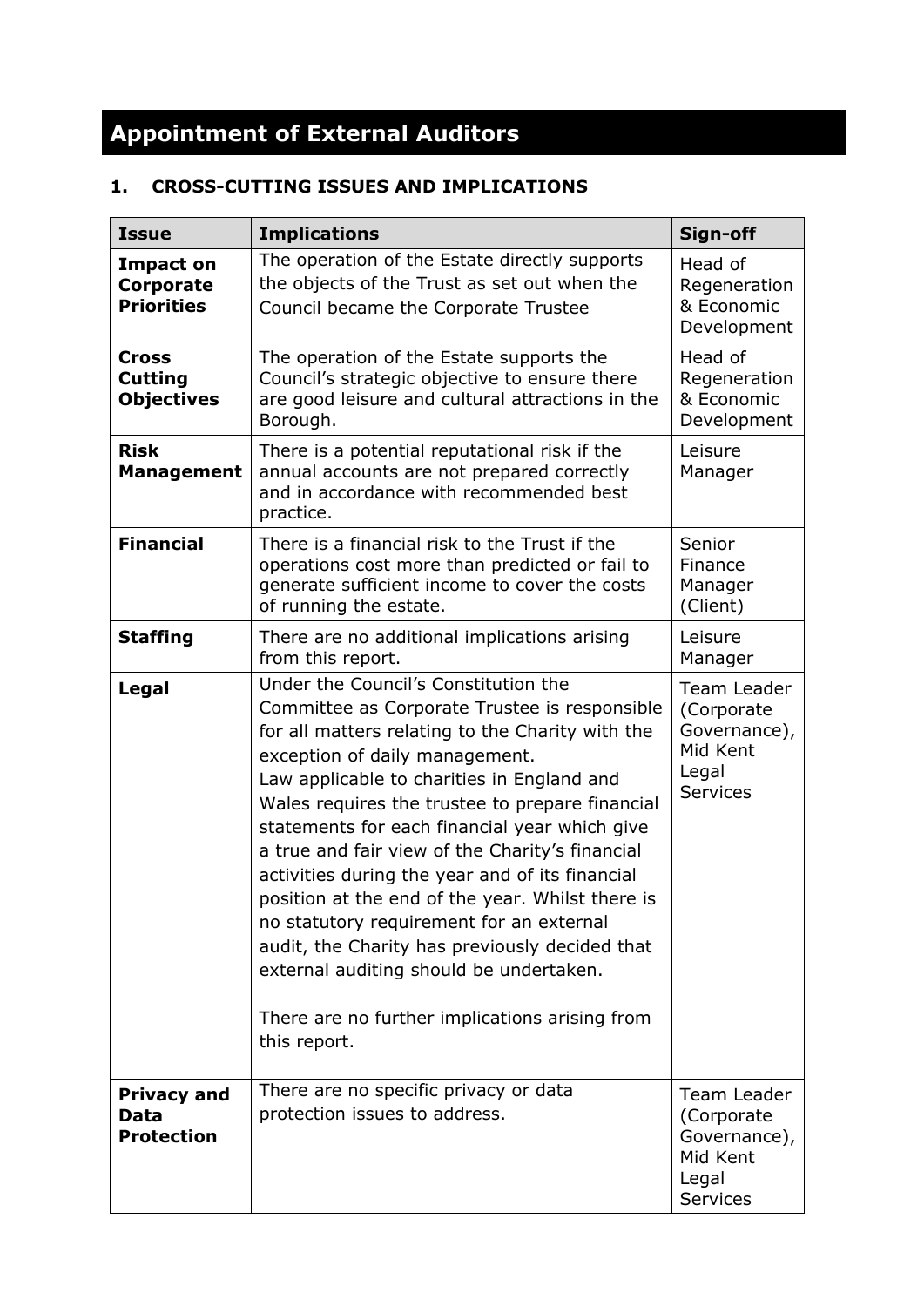| <b>Equalities</b>                   | There are no additional implications arising<br>from this report. | Anna Collier<br>Policy and<br>Information<br>Manager |
|-------------------------------------|-------------------------------------------------------------------|------------------------------------------------------|
| <b>Public</b><br><b>Health</b>      | There are no additional implications arising<br>from this report. | Public Health<br>Officer                             |
| <b>Crime and</b><br><b>Disorder</b> | There are no additional implications arising<br>from this report. | Head of<br>Regeneration<br>& Economic<br>Development |
| <b>Procurement</b>                  | There are no additional implications arising<br>from this report. | Head of<br>Regeneration<br>& Economic<br>Development |

# **2. INTRODUCTION AND BACKGROUND**

- 2.1 External audit services are currently provided by a local company, UHY Hacker Young, who were previously appointed for a 2 year term covering the financial years 2017/18 and 2018/19.
- 2.2 The Charity follows Maidstone Borough Council's contracts procedures rules, and these specify that for contracts of a value of £10,000 or less at least one written quote must be obtained. For 2018/19 the cost of the audit will be £5,280 plus VAT. UHY Hacker Young were asked to provide a quote, and they have responded with a figure of £5,410 plus VAT for 2019/20, and £5,545 plus VAT for 2020/21 which represents inflationary increases of around 2.5%.

# 3. **AVAILABLE OPTIONS**

- 3.1 Under the current statutory audit thresholds for charities there is no requirement for an external audit, an independent examination would suffice. This is a simpler form of scrutiny than an audit but it would still provide an assurance that the accounts have been the subject of an independent review. However the Charity has previously taken the decision that it would like an external audit to be undertaken.
- 3.2 The Charity could choose to ask for more than one quote for the external audit service and possibly appoint a different auditor.
- 3.3 The Charity could appoint UHY Hacker Young as external auditor for 2019/20 and 2020/21.